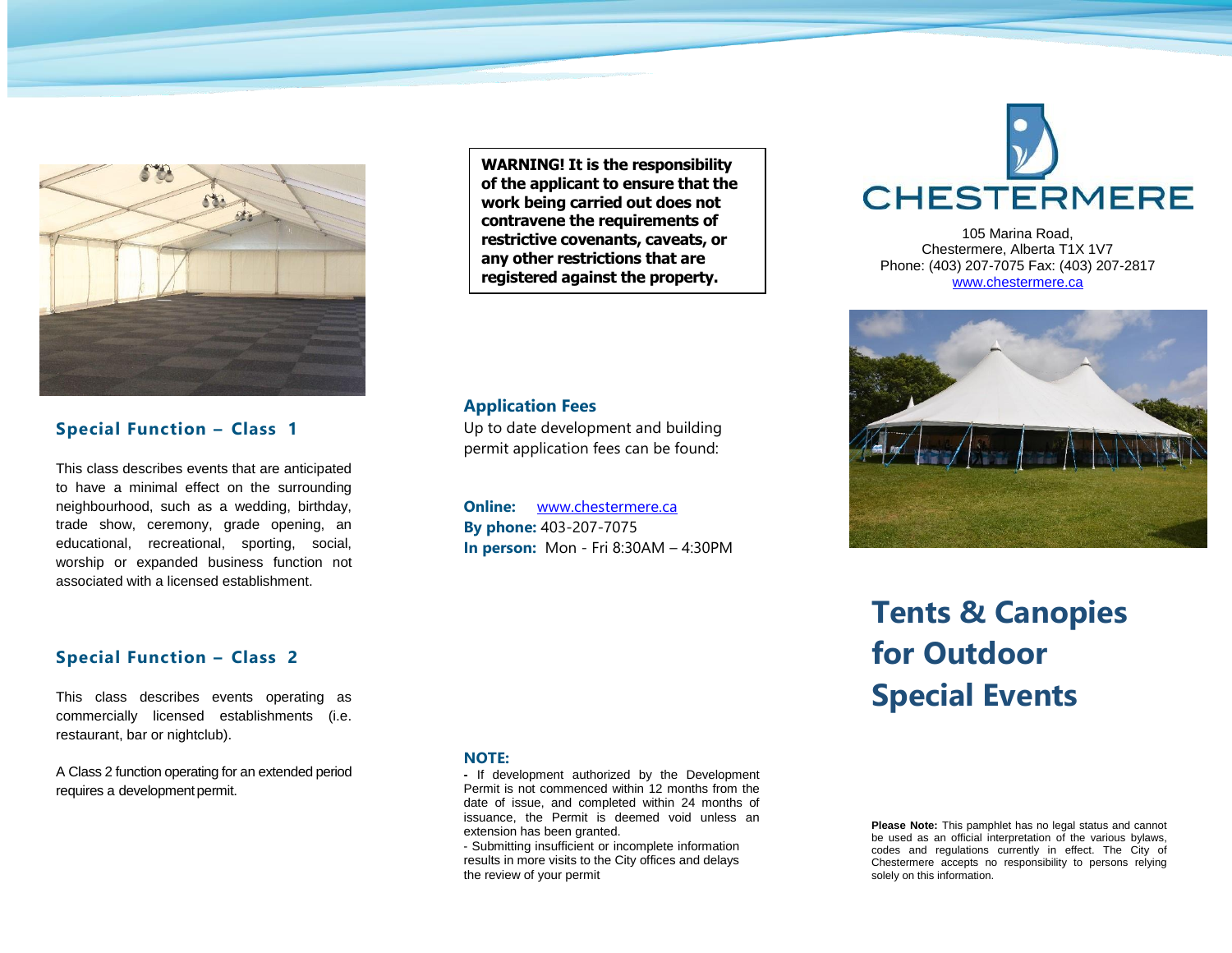#### **Introduction**

Special function, such as weddings, performance, sporting events, charity runs, races and walks, street music and cultural festivals, parades, block parties and other special events are subject to applicable safety regulations, bylaw rules and licensing requirements.

These are intended to help keep citizens safe and ensure special functions are run responsibly and are respectful of neighbours.

#### **Building Permits**

Building permits are required when:

- An individual tent or group of tents that cover more than  $60m^2$  (645 sq.ft.) of ground.
- A tent that covers less than 60m<sup>2</sup> of ground but is within 3m (9.8ft.) of another structure.
- A tent that contains commercial cooking equipment.

For residential uses, building permits are **not**  required. The City will review residential tents on a complaint basis for any unsafe conditions.

Tent and canopy materials must be made of flame resistant material that conforms toCAN/ULC-S109.

#### **Electrical Permits**

An electrical permit is required for fairs and concessions when:

Temporary wiring (lighting and power) is attached to the steel structure.

- Power is supplied to the structure from a permanent power source.
- A generator is supplied that is required to be grounded.
- The steel structure is required to be bonded to the ground.

#### **Gas Permits**

- A gas permit is require when a propane container has a capacity of greater than 454 litres or when containers are manifold together and the combined capacity exceeds 454 litres.
- All gas installations must comply with the current edition of the National Gas and Propane Installation Code (B149.1-15), as well as the Propane Storage and Handling Code (B149.2-15).
- 100 lb. propane tanks must be 3m (9.8 ft.) away from appliances (source of ignition).

#### **Provincial Authorities with Jurisdiction**

- Alberta Gaming and Liquor Commission (when special events licences are required).
- Alberta Health Services (when operating a temporary food establishment in conjunction with the tent).

#### **Processing Times**

Allow three weeks to apply for and obtain a building permit. Allow sufficient time for safety inspections in case there are any deficiencies that need to be addressed. After hours inspections are available for an additional charge.

If required, development approval must be obtained before applying for a building permit. Allow a minimum of six weeks, three weeks for the application, two weeks to adjudicate and advertise, and one week in case the decision is appealed to the Subdivision and Development Appeal Board.

#### **Licensing**

Additional licensing and permits may be required for new business activities, or for businesses wishing to operate from a tent on a property other than the location of their business.

#### **Inspections and Compliance**

Inspections are part of the permit and licensing approval processes and periodically during large events.

Non-compliance with any applicable code, regulation or condition of approval can result in warning notices, violation tickets, orders, licence suspensions, charges or immediate court action.

Tents are also included in the Chestermere Fire Department's bar and nightclub safety program, which is focused on fire prevention.

#### **Safety Regulations**

Tents, canopies, stages and other festival-type structures must conform to the Alberta Building Code and the Alberta Fire Code to ensure public safety, health, fire and structural safety, and that accessibility and performance requirements are met.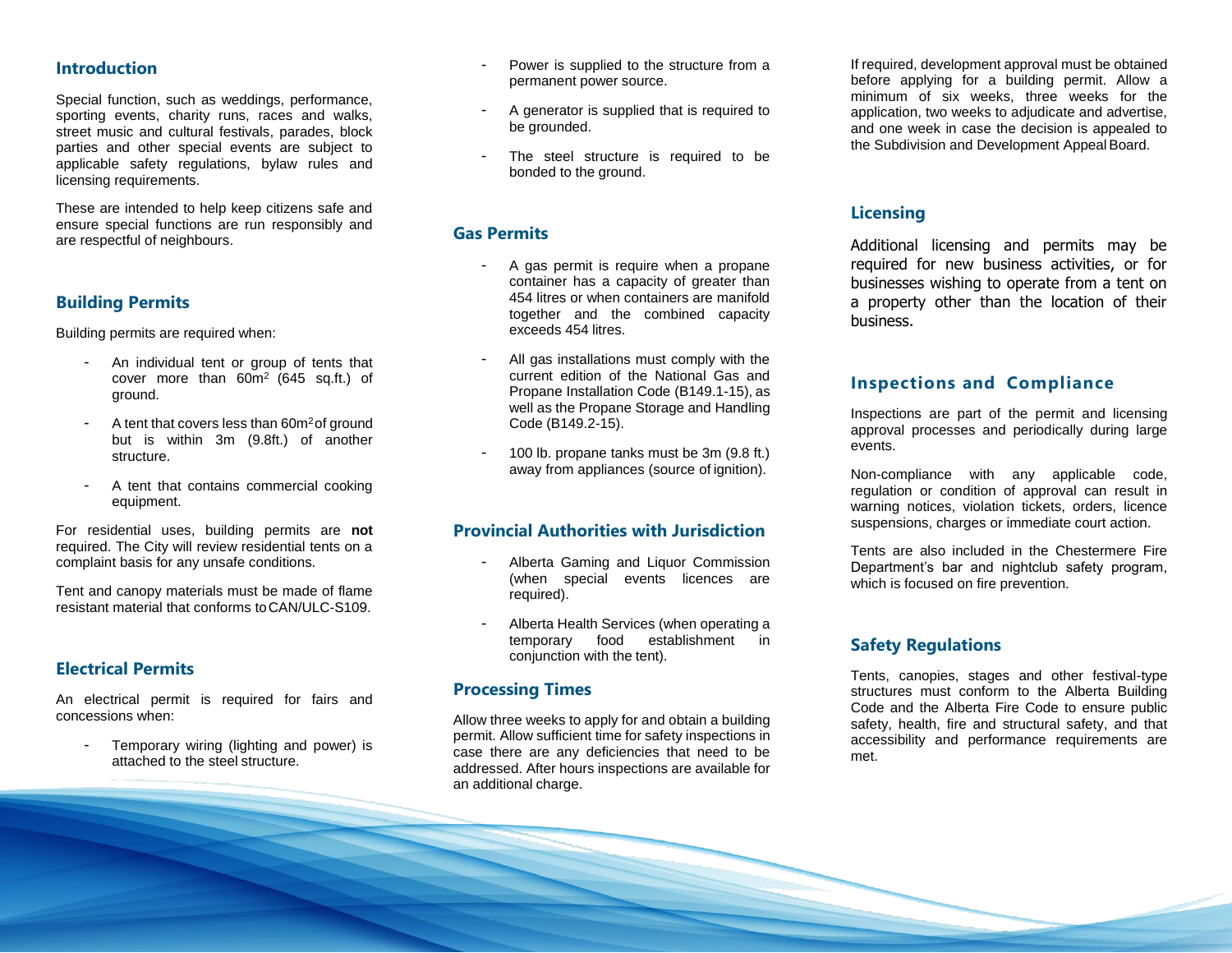

#### **CITY OF CHESTERMERE COMMUNITY GROWTH & INFRASTRUCTURE 105 Marina Road, Chestermere, AB T1X 1V7**

**Ph (403) 207-7075 Fax (403) 207-2817**

| <b>APPLICATION FOR</b><br><b>DEVELOPMENT PERMIT</b>                                                                                                            |                                                                                                                                                                                                                                                                                                                                                                                                                                                                                                                                                                                                                                                                                                         |                     |    |                                                           |                           | ROLL NO.          |     |    |  |
|----------------------------------------------------------------------------------------------------------------------------------------------------------------|---------------------------------------------------------------------------------------------------------------------------------------------------------------------------------------------------------------------------------------------------------------------------------------------------------------------------------------------------------------------------------------------------------------------------------------------------------------------------------------------------------------------------------------------------------------------------------------------------------------------------------------------------------------------------------------------------------|---------------------|----|-----------------------------------------------------------|---------------------------|-------------------|-----|----|--|
|                                                                                                                                                                | I/We hereby make application under the provisions of the current Land Use Bylaw for a Development Permit in accordance                                                                                                                                                                                                                                                                                                                                                                                                                                                                                                                                                                                  |                     |    |                                                           |                           |                   |     |    |  |
| <b>APPLICANT INFORMATION</b>                                                                                                                                   | with the plans and supporting information submitted herewith and form part of this application.                                                                                                                                                                                                                                                                                                                                                                                                                                                                                                                                                                                                         |                     |    | COMPLETE IF DIFFERENT FROM APPLICANT                      |                           |                   |     |    |  |
| <b>NAME OF APPLICANT</b>                                                                                                                                       |                                                                                                                                                                                                                                                                                                                                                                                                                                                                                                                                                                                                                                                                                                         |                     |    | NAME OF REGISTERED LAND OWNER                             |                           |                   |     |    |  |
|                                                                                                                                                                |                                                                                                                                                                                                                                                                                                                                                                                                                                                                                                                                                                                                                                                                                                         |                     |    |                                                           |                           |                   |     |    |  |
| <b>ADDRESS</b>                                                                                                                                                 |                                                                                                                                                                                                                                                                                                                                                                                                                                                                                                                                                                                                                                                                                                         |                     |    | <b>ADDRESS</b>                                            |                           |                   |     |    |  |
|                                                                                                                                                                |                                                                                                                                                                                                                                                                                                                                                                                                                                                                                                                                                                                                                                                                                                         |                     |    |                                                           |                           |                   |     |    |  |
| POSTAL CODE                                                                                                                                                    | TELEPHONE (Res)                                                                                                                                                                                                                                                                                                                                                                                                                                                                                                                                                                                                                                                                                         | (Bus.)              |    |                                                           | TELEPHONE (Res)<br>(Bus.) |                   |     |    |  |
| <b>E-MAIL ADDRESS OF APPLICANT</b>                                                                                                                             |                                                                                                                                                                                                                                                                                                                                                                                                                                                                                                                                                                                                                                                                                                         |                     |    |                                                           |                           |                   |     |    |  |
| <b>LAND INFORMATION</b>                                                                                                                                        |                                                                                                                                                                                                                                                                                                                                                                                                                                                                                                                                                                                                                                                                                                         |                     |    |                                                           |                           |                   |     |    |  |
|                                                                                                                                                                | Legal description of proposed development site:                                                                                                                                                                                                                                                                                                                                                                                                                                                                                                                                                                                                                                                         |                     |    |                                                           |                           |                   |     |    |  |
| <b>REGISTERED PLAN NO.</b>                                                                                                                                     |                                                                                                                                                                                                                                                                                                                                                                                                                                                                                                                                                                                                                                                                                                         | <b>BLOCK</b><br>LOT | OR | QTR./L.S.                                                 | SEC.                      | TWP.              | RG. | М. |  |
| Civic Address of Proposed Development<br><u> 1989 - Johann Stoff, deutscher Stoffen und der Stoffen und der Stoffen und der Stoffen und der Stoffen und de</u> |                                                                                                                                                                                                                                                                                                                                                                                                                                                                                                                                                                                                                                                                                                         |                     |    |                                                           |                           |                   |     |    |  |
|                                                                                                                                                                |                                                                                                                                                                                                                                                                                                                                                                                                                                                                                                                                                                                                                                                                                                         |                     |    |                                                           |                           |                   |     |    |  |
| Land Use Classification: Manual Assembly Discussed Assembly Discussed Assembly Discussed Assembly Discussed As                                                 |                                                                                                                                                                                                                                                                                                                                                                                                                                                                                                                                                                                                                                                                                                         |                     |    |                                                           |                           |                   |     |    |  |
| DEVELOPMENT INFORMATION                                                                                                                                        |                                                                                                                                                                                                                                                                                                                                                                                                                                                                                                                                                                                                                                                                                                         |                     |    |                                                           |                           |                   |     |    |  |
|                                                                                                                                                                |                                                                                                                                                                                                                                                                                                                                                                                                                                                                                                                                                                                                                                                                                                         |                     |    |                                                           |                           |                   |     |    |  |
| Estimate the                                                                                                                                                   | <b>COMMENCEMENT DATE</b>                                                                                                                                                                                                                                                                                                                                                                                                                                                                                                                                                                                                                                                                                |                     |    | <b>COMPLETION DATE</b><br><b>CONSTRUCTION COSTS</b><br>\$ |                           |                   |     |    |  |
| project:                                                                                                                                                       |                                                                                                                                                                                                                                                                                                                                                                                                                                                                                                                                                                                                                                                                                                         |                     |    |                                                           |                           |                   |     |    |  |
| Attached is:                                                                                                                                                   | (a) Site Plan: $\Box$ Yes $\Box$ No $\Box$ N/A;                                                                                                                                                                                                                                                                                                                                                                                                                                                                                                                                                                                                                                                         |                     |    | (b) Floor Plan: $\Box$ Yes $\Box$ No $\Box$ N/A           |                           |                   |     |    |  |
| DECLARATION                                                                                                                                                    |                                                                                                                                                                                                                                                                                                                                                                                                                                                                                                                                                                                                                                                                                                         |                     |    |                                                           |                           |                   |     |    |  |
|                                                                                                                                                                | I/WE HEREBY DECLARE THAT THE ABOVE INFORMATION IS, TO THE BEST OF MY/OUR KNOWLEDGE, FACTUAL AND CORRECT.                                                                                                                                                                                                                                                                                                                                                                                                                                                                                                                                                                                                |                     |    |                                                           |                           |                   |     |    |  |
|                                                                                                                                                                | <b>DATE</b>                                                                                                                                                                                                                                                                                                                                                                                                                                                                                                                                                                                                                                                                                             |                     |    | <b>SIGNATURE OF APPLICANT</b>                             |                           |                   |     |    |  |
| NOTE:<br><b>Signature of Registered Land</b><br>Owner required if different                                                                                    |                                                                                                                                                                                                                                                                                                                                                                                                                                                                                                                                                                                                                                                                                                         |                     |    |                                                           |                           |                   |     |    |  |
| <b>DATE</b><br>SIGNATURE OF REGISTERED LAND OWNER                                                                                                              |                                                                                                                                                                                                                                                                                                                                                                                                                                                                                                                                                                                                                                                                                                         |                     |    |                                                           |                           |                   |     |    |  |
| <b>FEES</b>                                                                                                                                                    |                                                                                                                                                                                                                                                                                                                                                                                                                                                                                                                                                                                                                                                                                                         |                     |    |                                                           |                           | GL 1-61-00-528-00 |     |    |  |
|                                                                                                                                                                |                                                                                                                                                                                                                                                                                                                                                                                                                                                                                                                                                                                                                                                                                                         |                     |    |                                                           |                           |                   |     |    |  |
|                                                                                                                                                                |                                                                                                                                                                                                                                                                                                                                                                                                                                                                                                                                                                                                                                                                                                         |                     |    | S<br><b>Total Fee:</b>                                    |                           |                   |     |    |  |
|                                                                                                                                                                | FOIP Notification: The personal information you provide on this form is being collected under the authority of Section 640(2) of the Municipal Government Act and Section 32(b)<br>and 32(c) of the Freedom of Information and Protection of Privacy Act and is protected by the privacy provision of these acts. This information will be used to determine eligibility<br>for a development permit and for enforcement of applicable laws and may be circulated to persons or authorities as necessary for the review process. If you have any questions<br>about the collection of this information please contact the FOIP coordinator, 105 Marina Road, Chestermere Alberta T1X 1V7 (403) 207-7050 |                     |    |                                                           |                           |                   |     |    |  |
|                                                                                                                                                                | Submission of a duly signed development permit application authorizes the Development Officer and/or designated City's employee to enter the property<br>to carry out inspections necessary for this development.                                                                                                                                                                                                                                                                                                                                                                                                                                                                                       |                     |    |                                                           |                           |                   |     |    |  |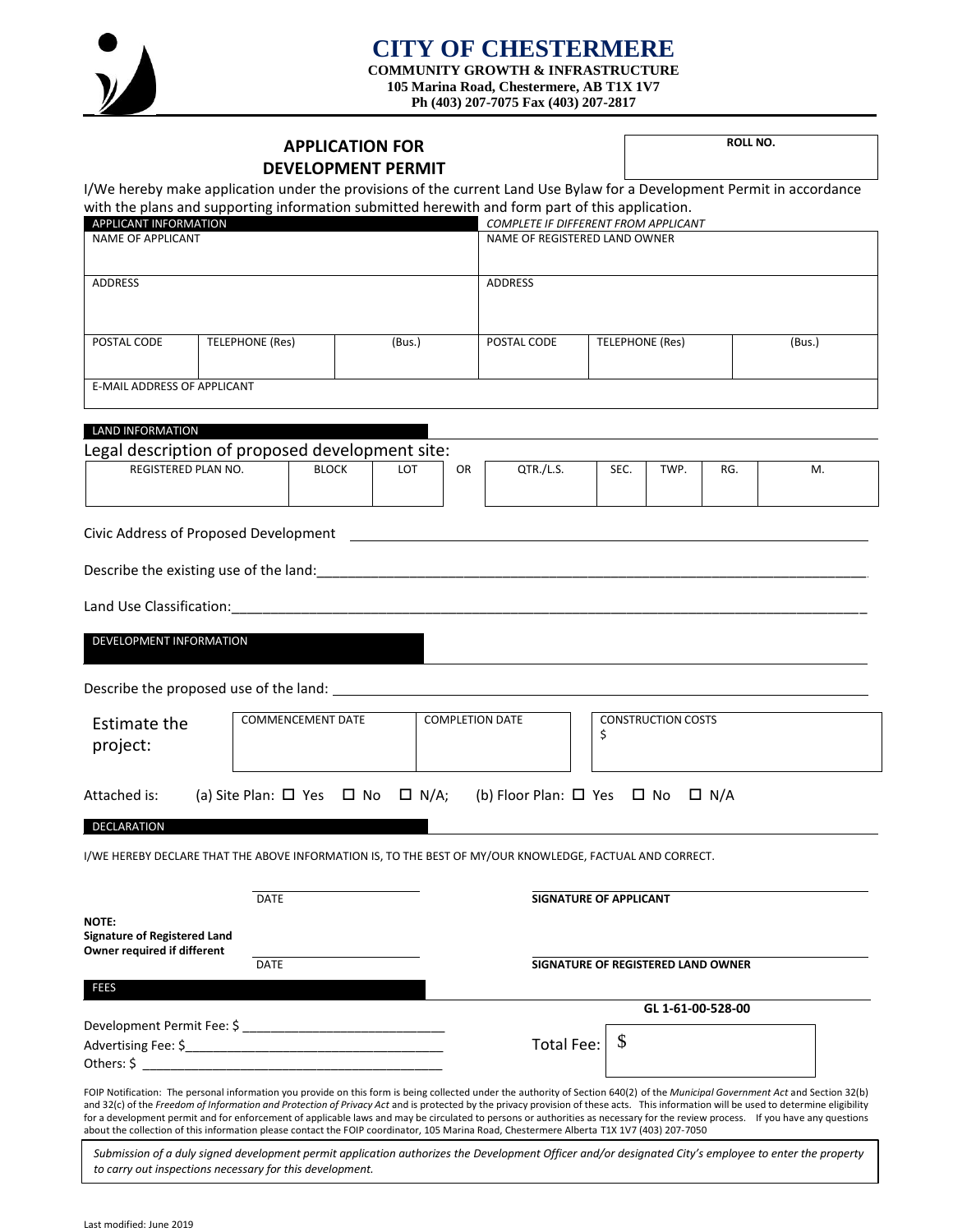| <b>CHESTERMERE</b>                                                                                                                                                                                                                                                                                                                                                                                                               | <b>CITY OF CHESTERMERE</b><br><b>BUILDING PERMIT APPLICATION</b><br>COMMUNITY GROWTH & INFRASTRUCTURE<br>105 Marina Road, Chestermere, Alberta T1X 1V7                                                                                                                                                                                                                                                                                                                                  |                                             |                                |                              | <b>DATE STAMP</b><br>(Office use only)                                                                                                                                                                                                                                                                                                                                                                                                           |  |
|----------------------------------------------------------------------------------------------------------------------------------------------------------------------------------------------------------------------------------------------------------------------------------------------------------------------------------------------------------------------------------------------------------------------------------|-----------------------------------------------------------------------------------------------------------------------------------------------------------------------------------------------------------------------------------------------------------------------------------------------------------------------------------------------------------------------------------------------------------------------------------------------------------------------------------------|---------------------------------------------|--------------------------------|------------------------------|--------------------------------------------------------------------------------------------------------------------------------------------------------------------------------------------------------------------------------------------------------------------------------------------------------------------------------------------------------------------------------------------------------------------------------------------------|--|
|                                                                                                                                                                                                                                                                                                                                                                                                                                  | Phone: 207-7075 Fax: 207-2817<br>www.chestermere.ca                                                                                                                                                                                                                                                                                                                                                                                                                                     |                                             |                                | Permit#                      | (Office use only)                                                                                                                                                                                                                                                                                                                                                                                                                                |  |
|                                                                                                                                                                                                                                                                                                                                                                                                                                  | THE BUILDING PERMIT FEE SHALL BE DOUBLED IF CONSTRUCTION (INCLUDING EXCAVATION) COMMENCES PRIOR TO THE ISSUANCE OF A BUILDING PERMIT.                                                                                                                                                                                                                                                                                                                                                   |                                             |                                |                              |                                                                                                                                                                                                                                                                                                                                                                                                                                                  |  |
|                                                                                                                                                                                                                                                                                                                                                                                                                                  |                                                                                                                                                                                                                                                                                                                                                                                                                                                                                         |                                             |                                |                              |                                                                                                                                                                                                                                                                                                                                                                                                                                                  |  |
| <b>TYPE OF DEVELOPMENT</b>                                                                                                                                                                                                                                                                                                                                                                                                       | $\Box$ Commercial<br>$\Box$ Residential<br>$\Box$ Industrial                                                                                                                                                                                                                                                                                                                                                                                                                            | $\Box$ Institutional                        | $\Box$ Demolition $\Box$ Other |                              | <b>PERMIT FEES</b>                                                                                                                                                                                                                                                                                                                                                                                                                               |  |
| □Single Family Dwelling □Semi-Detached Dwelling □Condo/Town □Showhome □ Detached Garage □Deck/Stairs<br>IF RESIDENTIAL:<br>□Basement Dev. □Renovation □Addition □ Wood Burning Stove/Fireplace □Demolition □Other<br>$\Box$ New Building $\Box$ Addition $\Box$ CRU (Renovation) $\Box$ CRU (New)<br>IF COMERCIAL:                                                                                                               | <b>Building Permit</b><br><u> 1986 - John Stone, Amerikaansk politiker</u>                                                                                                                                                                                                                                                                                                                                                                                                              |                                             |                                |                              |                                                                                                                                                                                                                                                                                                                                                                                                                                                  |  |
| Name of Establishment:                                                                                                                                                                                                                                                                                                                                                                                                           | Development Review Fee<br>Partial Building Permit                                                                                                                                                                                                                                                                                                                                                                                                                                       |                                             |                                |                              |                                                                                                                                                                                                                                                                                                                                                                                                                                                  |  |
| Note: ALL COMMERCIAL PERMITS REQUIRE ALL NECESSARY SCHEDULES TO BE ATTACHED.                                                                                                                                                                                                                                                                                                                                                     | <b>Safety Code Fee</b>                                                                                                                                                                                                                                                                                                                                                                                                                                                                  |                                             |                                |                              |                                                                                                                                                                                                                                                                                                                                                                                                                                                  |  |
|                                                                                                                                                                                                                                                                                                                                                                                                                                  |                                                                                                                                                                                                                                                                                                                                                                                                                                                                                         |                                             |                                |                              |                                                                                                                                                                                                                                                                                                                                                                                                                                                  |  |
|                                                                                                                                                                                                                                                                                                                                                                                                                                  |                                                                                                                                                                                                                                                                                                                                                                                                                                                                                         |                                             |                                |                              | <b>Utility Service</b><br>$\begin{tabular}{ccccc} \multicolumn{2}{c }{\textbf{1} & \textbf{2} & \textbf{3} & \textbf{4} & \textbf{5} & \textbf{5} & \textbf{6} & \textbf{6} & \textbf{7} & \textbf{8} & \textbf{8} & \textbf{9} & \textbf{10} & \textbf{10} & \textbf{10} & \textbf{10} & \textbf{10} & \textbf{10} & \textbf{10} & \textbf{10} & \textbf{10} & \textbf{10} & \textbf{10} & \textbf{10} & \textbf{10} & \textbf{10} & \textbf{1$ |  |
|                                                                                                                                                                                                                                                                                                                                                                                                                                  |                                                                                                                                                                                                                                                                                                                                                                                                                                                                                         |                                             |                                |                              | Performance Deposit                                                                                                                                                                                                                                                                                                                                                                                                                              |  |
|                                                                                                                                                                                                                                                                                                                                                                                                                                  |                                                                                                                                                                                                                                                                                                                                                                                                                                                                                         |                                             |                                |                              | Landscaping Deposit                                                                                                                                                                                                                                                                                                                                                                                                                              |  |
|                                                                                                                                                                                                                                                                                                                                                                                                                                  | <b>Contractor</b> E-mail address E-mail and E-mail address E-mail and E-mail address E-mail and E-mail and E-mail address E-mail and E-mail address E-mail and E-mail address E-mail and E-mail address E-mail and E-mail and E-mai                                                                                                                                                                                                                                                     |                                             |                                |                              |                                                                                                                                                                                                                                                                                                                                                                                                                                                  |  |
|                                                                                                                                                                                                                                                                                                                                                                                                                                  |                                                                                                                                                                                                                                                                                                                                                                                                                                                                                         |                                             |                                |                              |                                                                                                                                                                                                                                                                                                                                                                                                                                                  |  |
|                                                                                                                                                                                                                                                                                                                                                                                                                                  |                                                                                                                                                                                                                                                                                                                                                                                                                                                                                         |                                             |                                |                              | Total                                                                                                                                                                                                                                                                                                                                                                                                                                            |  |
|                                                                                                                                                                                                                                                                                                                                                                                                                                  |                                                                                                                                                                                                                                                                                                                                                                                                                                                                                         |                                             |                                |                              |                                                                                                                                                                                                                                                                                                                                                                                                                                                  |  |
|                                                                                                                                                                                                                                                                                                                                                                                                                                  |                                                                                                                                                                                                                                                                                                                                                                                                                                                                                         |                                             |                                |                              |                                                                                                                                                                                                                                                                                                                                                                                                                                                  |  |
|                                                                                                                                                                                                                                                                                                                                                                                                                                  |                                                                                                                                                                                                                                                                                                                                                                                                                                                                                         |                                             |                                | $\text{Fax}\_\_\_\_\_\_\_\_$ |                                                                                                                                                                                                                                                                                                                                                                                                                                                  |  |
|                                                                                                                                                                                                                                                                                                                                                                                                                                  | <b>TERMS AND CONDITIONS:</b> This application form must be accompanied by a complete application package (checklist, plot plan, construction drawings,<br>etc.) Notwithstanding, the owner is solely responsible for ensuring compliance with the current Alberta Building Code which are outlined in the attached Plans<br>Examination Review and the City of Chestermere Land Use Bylaw 022-10, as amended. Any contravention of either may result in penalties or other enforcement. |                                             |                                |                              |                                                                                                                                                                                                                                                                                                                                                                                                                                                  |  |
| I/We hereby make application for Development Review and Building Permit under the provisions of the current Land Use Bylaw, in accordance with the<br>plans and supporting information submitted herewith and form part of this application. By signing this application, I authorize the Development Officer<br>and/or designated City employees to enter the property to carry out inspections necessary for this development. |                                                                                                                                                                                                                                                                                                                                                                                                                                                                                         |                                             |                                |                              | $T = 1.7$<br>Is sued By:<br><b>Building Inspector</b>                                                                                                                                                                                                                                                                                                                                                                                            |  |
| I/We hereby declare that the above information is, to the best of my/our knowledge, factual and correct.                                                                                                                                                                                                                                                                                                                         |                                                                                                                                                                                                                                                                                                                                                                                                                                                                                         |                                             |                                |                              |                                                                                                                                                                                                                                                                                                                                                                                                                                                  |  |
| <b>Signature of Owner</b>                                                                                                                                                                                                                                                                                                                                                                                                        | <b>Signature of Applicant</b>                                                                                                                                                                                                                                                                                                                                                                                                                                                           |                                             |                                |                              | Designation #: $\frac{1}{2}$                                                                                                                                                                                                                                                                                                                                                                                                                     |  |
| <b>OFFICE USE ONLY:</b>                                                                                                                                                                                                                                                                                                                                                                                                          |                                                                                                                                                                                                                                                                                                                                                                                                                                                                                         | (Letter of Authorization from Owner needed) |                                |                              |                                                                                                                                                                                                                                                                                                                                                                                                                                                  |  |
|                                                                                                                                                                                                                                                                                                                                                                                                                                  | OTHER PERMITS REQUIRED: Lectrical Leas Cos Air Test Leas Fireplace Plumbing LW&S PSDS                                                                                                                                                                                                                                                                                                                                                                                                   |                                             |                                |                              |                                                                                                                                                                                                                                                                                                                                                                                                                                                  |  |

The personal information you provide on this form is being collected under the authority of Section 640(2) of the Municipal Government Act and Section 32 (b) and 32(c) of the Freedom of Information and Protection of Privac and is protected by the privacy provision of these acts. This information will be used to determine eligibility for a development/building permit and for enforcement of applicable laws and may be circulated to persons or a as necessary for the review process. If you have questions about the collection of this information please contact FOIP coordinator, 105 Marina Road, Chestermere, Alberta T1X 1V7 (403) 207.7050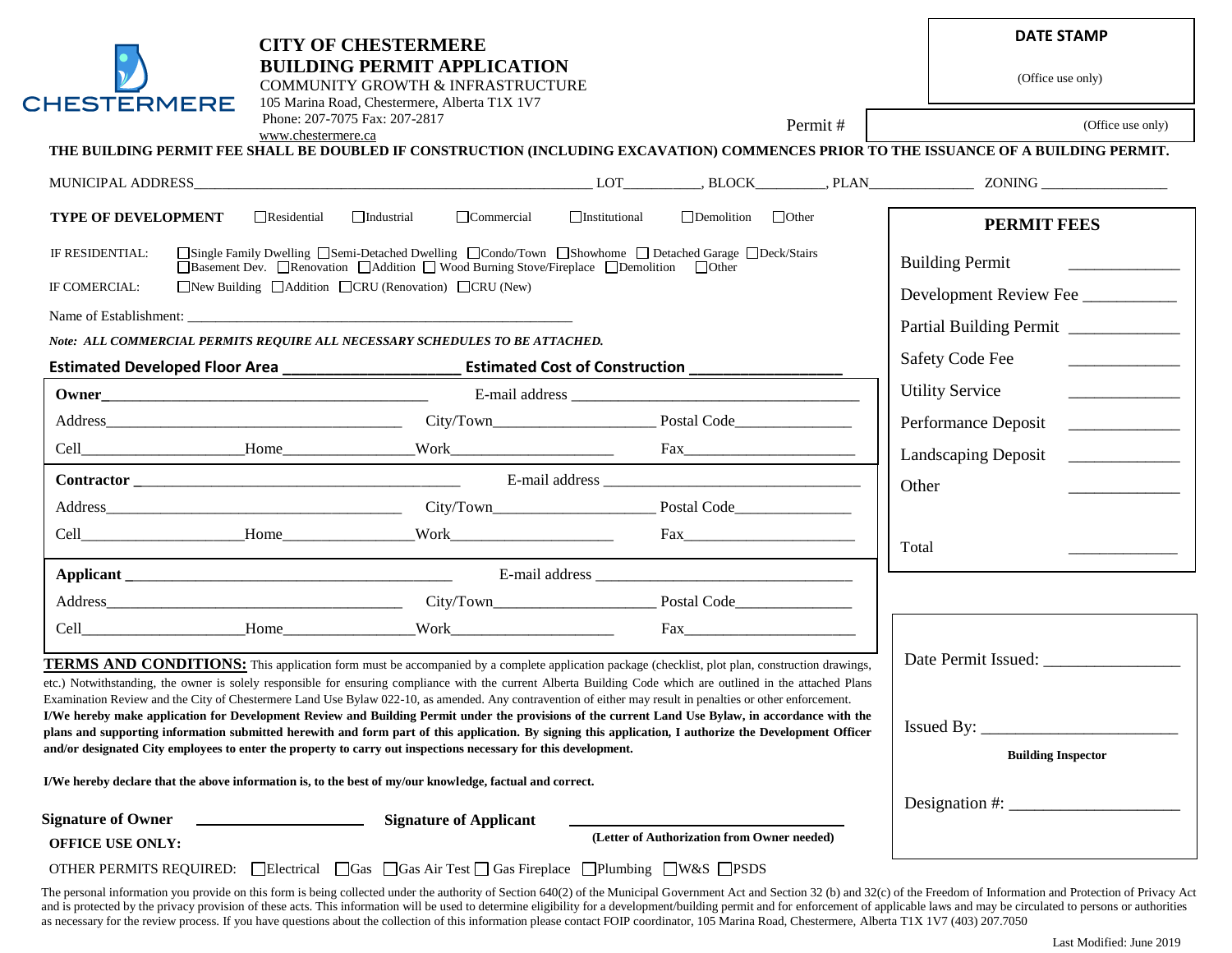

### **SPECIAL FUNCTIONS/TEMPORARY USE**

#### **Building Permit Application Requirement List**

All of the following information is necessary to facilitate an adequate evaluation to complete your application. To process your application in a timely manner, all information submitted must be clear, legible and precise. Applications can only be accepted when all information is received.

Applications require a pre-screening check prior to formal acceptance. Plans that fail to meet the pre-screening standards will not be accepted and will require amendments and resubmission.

#### **For residential uses, building permits are not required, as per The Alberta Safety Codes Act – Permit Regulation. The City will review residential tents on a complaint basis for any unsafe conditions.**

If your application meets the requirements listed on page three, and the construction shown complies with Alberta Building Code requirements. To allow for proper review of building code requirements, permit applications received late in the business day will be reviewed the next business day.

For special function building permit applications, a more detailed Building Code review is required for the following conditions:

- 1. Individual tents housing more than 1000 people.
- 2. Individual tents containing bleachers or fixed seating.
- 3. Events incorporating tents or other structures where City roads or fire department access routes will be blocked off (not including private residential block parties).
- 4. Events incorporating stages where the platform of the stage is more than 1.2 m higher than the adjacent surface on any side, or where overhead structure is used or intended to be used in conjunction with thestage.
- 5. Applications with a Development Permit.

**NOTE:** Stages, tents, bleachers and other festival-type structures are considered to be buildings as defined by the Alberta Building Code 2014 and, as such, owners and event organizers are required to apply for a building permit any time these structures are constructed, installed or erected, regardless of the duration or timing of the event.

In addition, **other permits** may be required for the installation of related temporary structures' services. An owner/organizer shall ensure that all permits required in connection with proposed work are obtained before starting the work to which they are related (i.e., electrical, plumbing, gas, and HVAC).

The personal information you provide on this form is being collected under the authority of Section 640(2) of the Municipal Government Act and Section 32 (b) and 32(c) of the Freedom of Information and Protection of Privacy Act and is protected by the privacy provision of these acts. This information will be used to determine eligibility for a development/building permit and for enforcement of applicable laws and may be circulated to persons or authorities as necessary for the review process. If you have questions about the collection of this information please contact FOIP coordinator, 105 Marina Road, Chestermere, Alberta T1X 1V7 (403) 207.7050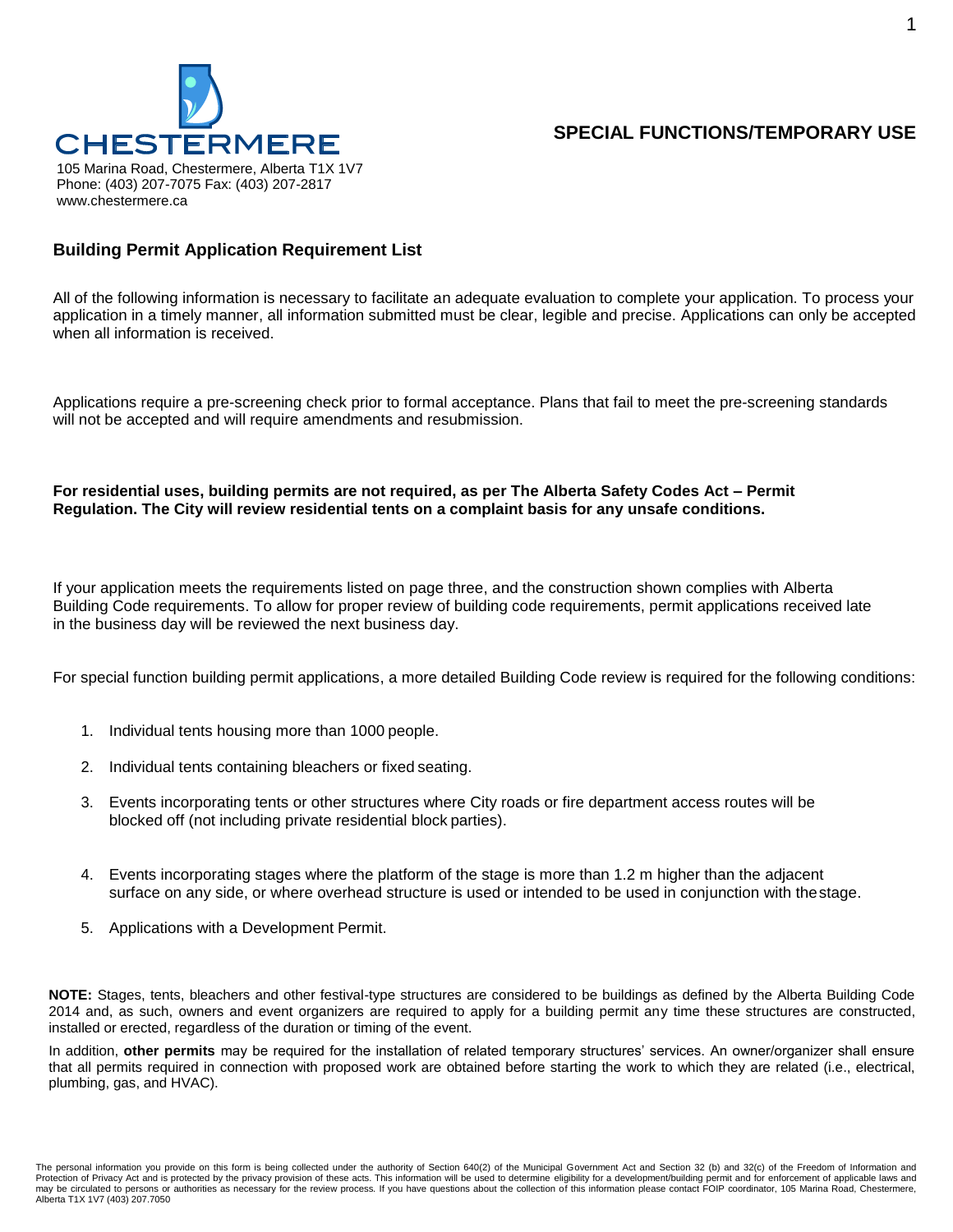**completed by applicant office use only Required Items 1.** Approved Development Permit, where applicable. **2. Three (3) copies of the site plan**, indicating, street names, location of the structure(s) on the site; dimensions between the tent(s)/stages and all other structures on the site; distances to property lines and roads; site access and designated fire routes; mobile food vendor locations; stationary trucks and trailers; overhead wires; portable washrooms, generators, propane tanks, commercial cooking appliances; dimensions and location of exits, entrances, entertainment areas (stages, dance floor). **3. ArchitecturalDrawings Three (3) copies of a floor plan** indicating:  $\Box$   $\Box$  The layout and the use(s) inside the tent(s); Dimensions and location of exits, entrances, seating/table areas, entertainment areas (stages/dance floor); and  $\Box$   $\Box$  The number of sides of the tent to be left open. Capacity and location of exits, travel distances, emergency lighting, design of bleachers and configuration of seating; and  $\square$  The number and location of washroom facilities, occupant load to be included.<br> $\square$  **For large events (over 1000 participants)**, drawings must be sealed by an architect, who is registered and licensed to practise in the province of Alberta, when the area of an individual tent is greater than 300 m² and the tent contains bleachers or sidewalls. If the size or complexity of a project gives rise to special safety concerns, all drawings may be required to be sealed by an architect, who is registered and licensed to practise in the province of Alberta. **4. StructuralDrawings Three (3) sets of structural drawings**, indicating the type of anchorage system used, support structure. Support structure and anchorage shall be designed, sealed and reviewed by a professional engineer, who is registered and licensed to practise in the province of Alberta, where an individual tent exceeds  $300 \text{ m}^2$  in area. If the size or complexity of a project gives rise to special safety concerns, all drawings may be required to be sealed by a professional engineer, who is registered and licensed to practise in the province of Alberta,. **5. Stages** Provide architectural and structural drawings if the platform of the stage is more than 1.2 metres higher than adjacent surface on any side. □ □ Structural drawings must be sealed by a professional engineer, who is registered and licensed to practise in the province of Alberta, if area of the stage is more than 300 m² or overhead structure is used or intended to be used in conjunction with a stage or a tent, (design loading must show on the drawings). **6. Flame Resistance Certificates -** fabric material shall meet the requirements of CAN/ULC S-109M "Standards for Flame Tests of Flame Resistance Fabrics and Films" for all tents used in connection with public events. Flame Resistance Certificate must be provided. **7. Occupant Load -** indicate the expected number of people permitted to occupy the tent at one time. If seating is provided, show the number and arrangement of seats. **8. Schedules** – Commitments for Design and Field Review from professionals of record Architectural (A1, A2, B1 and B2) and Structural (A2, B1 and B2) schedules, if professional involvement is required. **9. Fee**.

The personal information you provide on this form is being collected under the authority of Section 640(2) of the Municipal Government Act and Section 32 (b) and 32(c) of the Freedom of Information and Protection of Privacy Act and is protected by the privacy provision of these acts. This information will be used to determine eligibility for a development/building permit and for enforcement of applicable laws and may be circulated to persons or authorities as necessary for the review process. If you have questions about the collection of this information please contact FOIP coordinator, 105 Marina Road, Chestermere, Alberta T1X 1V7 (403) 207.7050